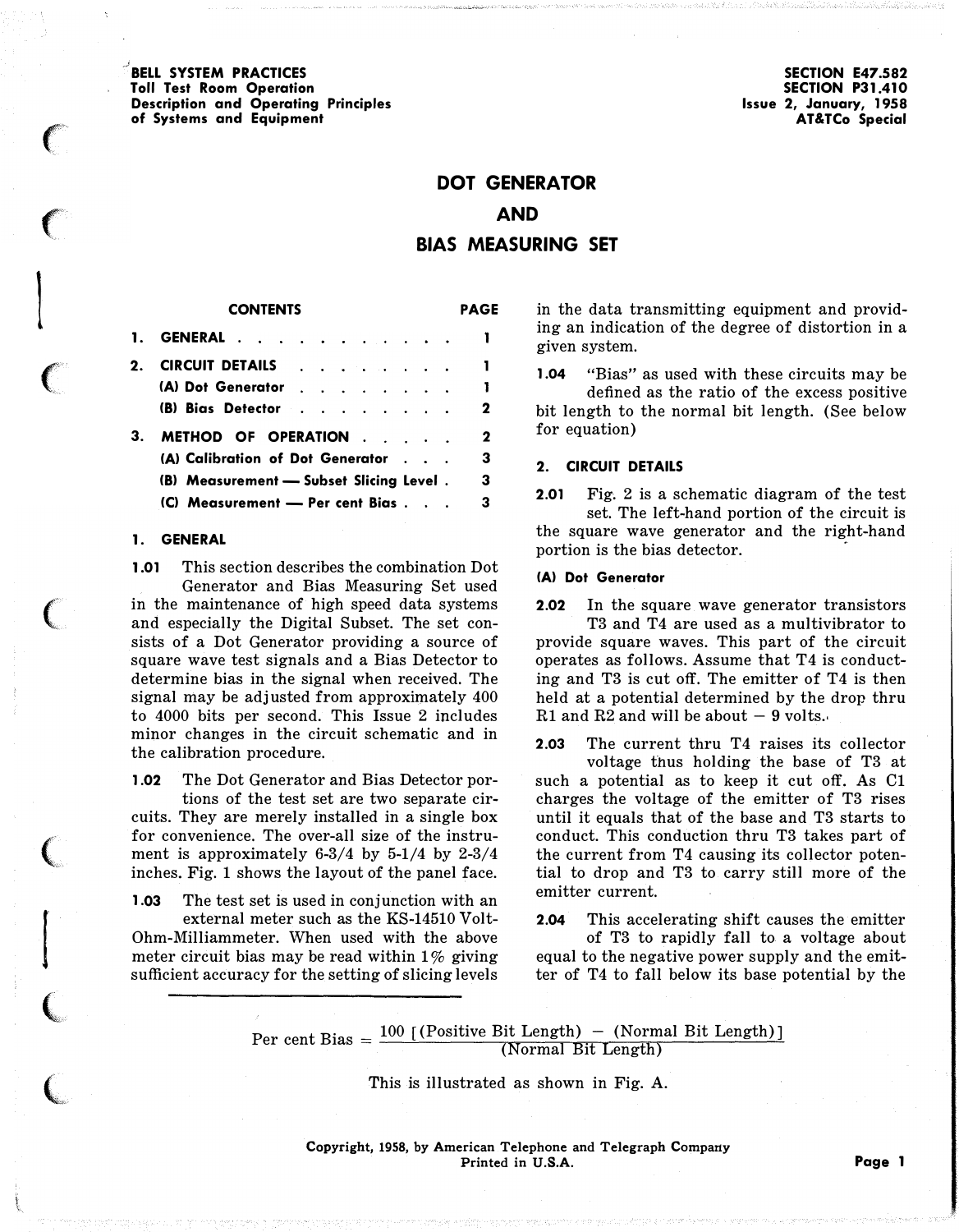### SECTION E47.582 SECTION P31.410



#### Fig. A

coupling thru Cl. With T3 conducting the capacitor Cl will now charge in the opposite direction so as to build up the potential on T4 and allow T4 to start again conducting. When the emitter of T4 rises above its base the process reverses, T4 takes all the current again and the cycle is complete,

2.05 The Dot Bias potentiometer R5 adjusts the relative length of time each of the transistors T3 and T4 conducts. The time each is conducting depends on the time for the capacitor Cl to be charged by the current in the nonconducting transistor emitter circuit. Changing the ratio of the emitter resistors changes this charge time and the ratio of the time in the conducting and nonconducting state. The potentiometer is adjusted so that each of the transistors conducts for half the time in order to give an output signal of zero bias.

2.06 The potentiometer R7 controls the frequency of the signal by changing the amount capacitor Cl must charge to cause a reversal, of conducting conditions of T3 and T4, that is the charge required to drop the emitter voltage to the base potential. This control therefore permits setting the frequency or bit rate of the signal by means of the calibrated dial on the potentiometer.

 $\blacksquare$ 

<u>ra</u>

..

 $\bigcirc$ 

 $\sum_{i=1}^n$ 

\* )

•

•

 $\cdot$  .  $\cdot$   $\cdot$ ':J

2.07 The output of the multivibrator is fed from the collector of transistor T4 thru capacitor C2 to the base of transistor T2. The network R8, R9 and the associated varistor is used to equalize the charging of  $C2$  in the positive and negative halves of the multivibrator cycle. This insures sufficient base current in T2 during the time it is conducting.

2.08 Transistors Tl and T2 act as an amplifier and output circuit. When a **negative** signal is applied to the base of T2 the transistor conducts and lowers the base of Tl to nearly 0 volts. In this condition a very small current thru Rll serves to keep Tl cut off. The output at the DOT GEN OUTPUT jacks is then also about zero.

2.09 When the input to T2 from the multivi-

brator is positive, T2 is cut off. In this condition the current thru RlO and R13 causes the base of Tl to become negative and Tl to conduct. This negative level is controlled by the LEVEL CONTROL potentiometer R13 and so controls the negative magnitude of the output signal.

## (8) Bias Detector

2.10 The Bias Detector circuit (right side of Fig. 1) serves to measure the signal bias or the difference in length of the positive and negative portions of the signal.

2.11 When a square-wave signal is applied to the input terminals and the positive peak voltage is accumulated on capacitor C3 and the negative peak voltage on capacitor C4. The polarities of the two varistors are such as to prevent conduction which would discharge the capacitors as the wave reverses polarity.

## 3. METHOD OF OPERATION

3.01 The test set as normally used provides a

symmetrical square wave as a signal source which is applied to the transmitting data terminal, passed thru the modulator, over the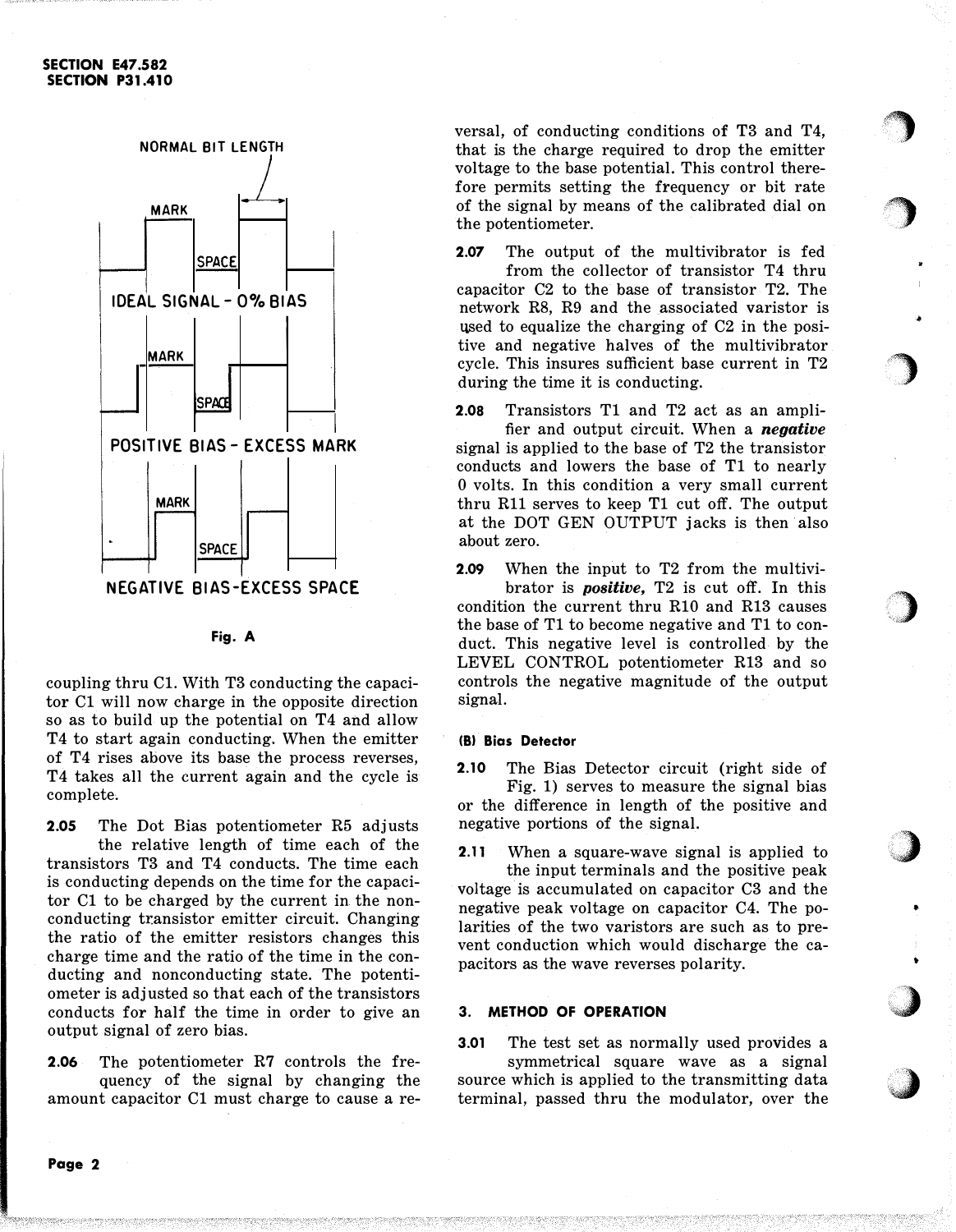transmission line, thru the demodulator of the receiving terminal and to the Bias Detector section of another test set to measure the signal bias inserted by the equipment. Loop measurements with a signal test set may also be made on local equipment or when two identical line facilities are available.

3.02 Operating procedure for the set is as follows:

## (A) Calibration of Dot Generator

..

 $\bigl(\bigl($ 

 $\big($ 

 $\big($ 

(.

(

- (1) Connect the 20V DC INPUT jacks to a negative 20-volt de supply. The supply in the Digital Subset may be used when available.
- (2) Set the BIT RATE to the desired value by means of the scale on the calibrated frequency control potentiometer. The test set will operate from approximately 400 to 4000 bits per second.
- (3) Connect the KS-14510 meter to the ME-TER jacks. Set the meter to the 0-60 microampere range.
- (4) Connect the DOT GEN OUTPU'1 Jacks to the Bias Detector INPUT jacks.
- (5) Set the Balance-Calibrate switch to the BAL position.
- (6) Adjust the bias of the square-wave signal using the Dot Bias Potentiometer until the meter reads zero.
- (7) Set the Balance-Calibrate switch to  $CAL<sup>+</sup>$ and adjust the amplitude of the Dot Generator signal to the desired value by means of the OUTPUT LEVEL control. This voltage may be adjusted from zero up to a swing of about zero to  $-13.5$  volts. (0 volts for a mark and  $-13.5$  volts for a space.) To set the Dot<sub>.</sub>

Generator output to swing from zero to  $-12$ . volts, as required for the input of the modulator of the Digital Subset, adjust the Output Level control to obtain a meter deflection of 10 on the 0-12 volt scale, with the meter set to the 0-60 micro-ampere range. Other signal voltages may be obtained by adjusting the Output Level control for proportional meter deflections.  $\Box$ 

#### (B) Measurement - Subset Slicing Level

- (1) Connect the DOT GEN OUTPUT jacks to the transmitter input of the data subset.
- (2) At the receiving end connect the data subset receiver output to the test set INPUT jacks with the meter connected to the METER

jacks.

(3) With the meter on the 0-60 microampere scale, adjust the slicing levels in the data receiver so that the meter indicates zero when the Balance-Calibrate switch is in the BAL position.

#### (C) Measurement - Per cent Bias

To determine per cent bias (although not required for correct adjustment of the data subset), the actual per cent bias of the signal may be determined as follows.

- (1) Calibrate the set as in Part (A).
- (2) Connect the signal to be measured to the test set INPUT jacks and the meter to the METER jacks.

(3) With the meter on the 0-60 microampere scale read the meter with the BAL-CAL switch first in the Balance position and then on the Calibrate position.

(4) % Bias  $= \frac{100 \text{ (Meter r'd'g in BAL pos.)}}{(Motor region in CAI post.)}$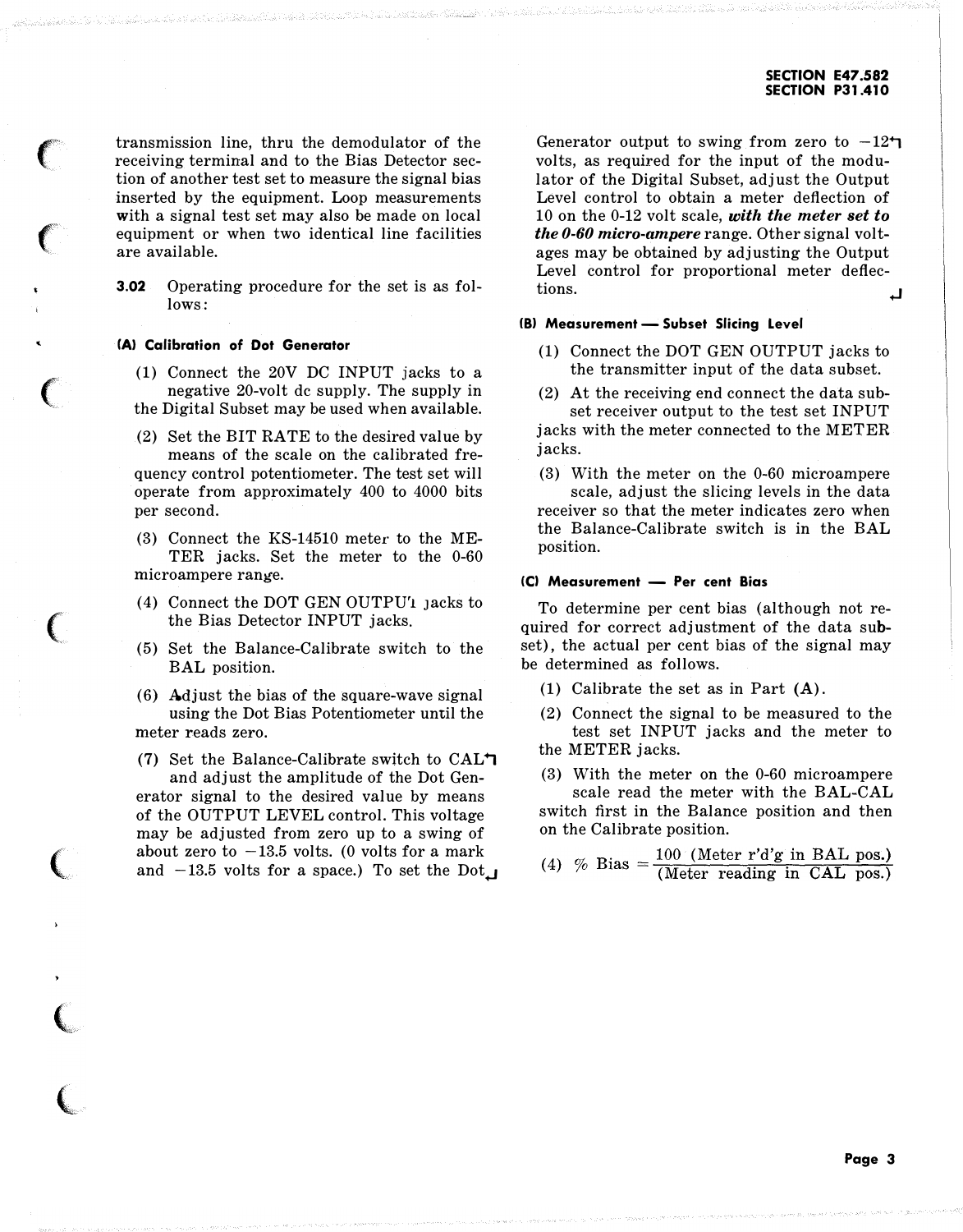

Fig. 1 - Panel of Dot Generator and Measuring Set